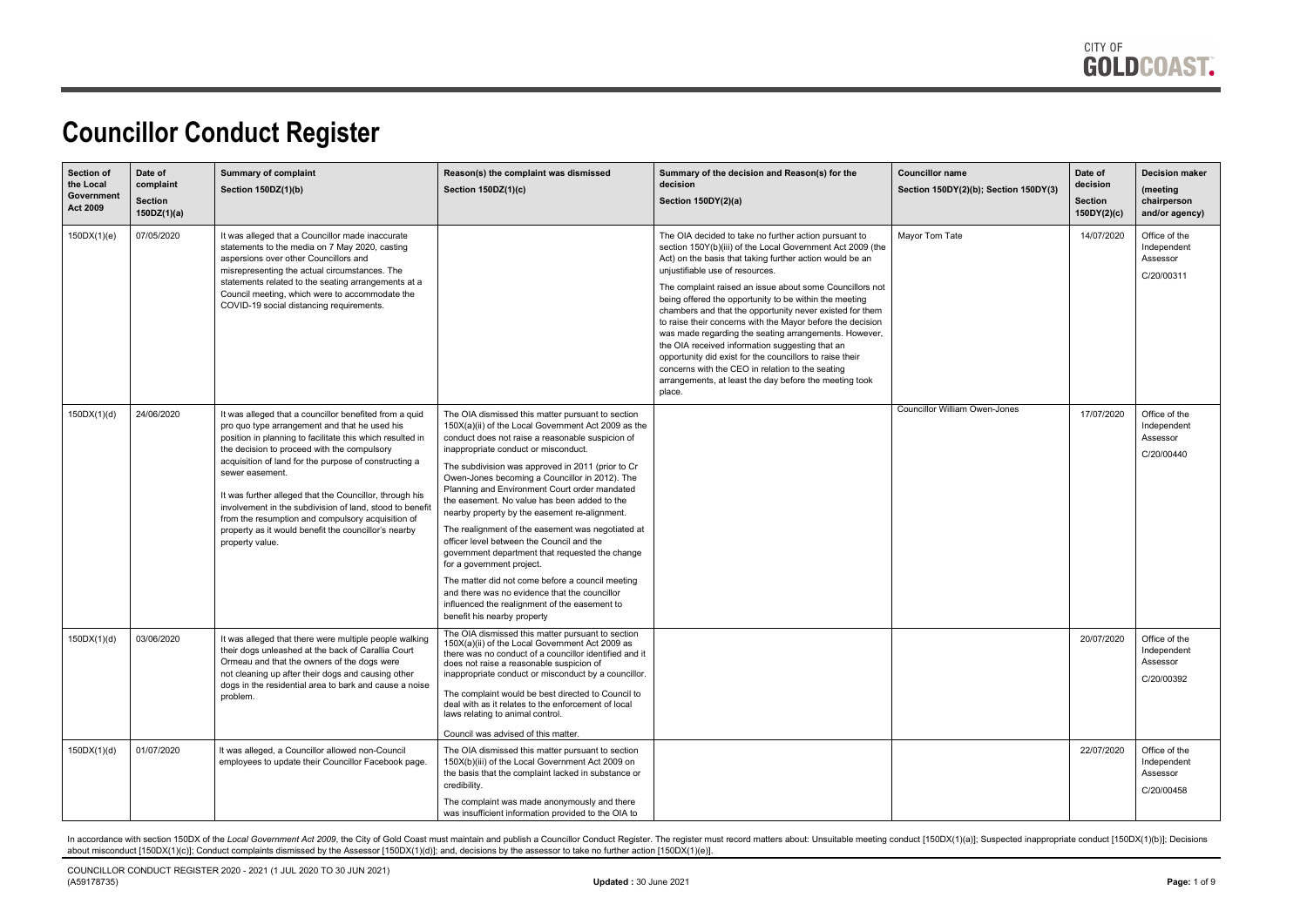

| <b>Section of</b><br>the Local<br>Government<br><b>Act 2009</b> | Date of<br>complaint<br><b>Section</b><br>150DZ(1)(a) | <b>Summary of complaint</b><br>Section 150DZ(1)(b)                                                                                                                                                                                                                                                                                                                                                         | Reason(s) the complaint was dismissed<br>Section 150DZ(1)(c)                                                                                                                                                                                                                                                                                                                                                                                                                                                                                                                                                                                                                                                                                                                                                                                                                                                                          | Summary of the decision and Reason(s) for the<br>decision<br>Section 150DY(2)(a) | <b>Councillor name</b><br>Section 150DY(2)(b); Section 150DY(3) | Date of<br>decision<br>Section<br>150DY(2)(c) | <b>Decision maker</b><br>(meeting<br>chairperson<br>and/or agency)    |
|-----------------------------------------------------------------|-------------------------------------------------------|------------------------------------------------------------------------------------------------------------------------------------------------------------------------------------------------------------------------------------------------------------------------------------------------------------------------------------------------------------------------------------------------------------|---------------------------------------------------------------------------------------------------------------------------------------------------------------------------------------------------------------------------------------------------------------------------------------------------------------------------------------------------------------------------------------------------------------------------------------------------------------------------------------------------------------------------------------------------------------------------------------------------------------------------------------------------------------------------------------------------------------------------------------------------------------------------------------------------------------------------------------------------------------------------------------------------------------------------------------|----------------------------------------------------------------------------------|-----------------------------------------------------------------|-----------------------------------------------|-----------------------------------------------------------------------|
|                                                                 |                                                       |                                                                                                                                                                                                                                                                                                                                                                                                            | form a view about whether any councillor conduct<br>had occurred.<br>In relation to the issue raised regarding the<br>Councillor's Facebook page being updated by non-<br>council employees, this would not reach the<br>threshold of inappropriate conduct or misconduct<br>under the Act, as the page is not an official website<br>of Council's and therefore council staff are not<br>responsible for the upkeep of it.                                                                                                                                                                                                                                                                                                                                                                                                                                                                                                           |                                                                                  |                                                                 |                                               |                                                                       |
| 150DX(1)(a)                                                     | 02/07/2020                                            | It was alleged, a Councillor had verbally attacked a<br>former Councillor in the presence of members of the<br>public and that these Councillors would badger and<br>bully each other in public.<br>It is alleged, a Councillor failed to assist a local<br>resident with an enquiry about installing lights and<br>cameras at a park in Paradise Point, following an<br>incident involving that resident. | The OIA dismissed this matter pursuant to section<br>150X(a)(ii) of the Local Government Act 2009 (the<br>Act) as the conduct does not raise a reasonable<br>suspicion of inappropriate conduct or misconduct as<br>defined by the Act.<br>In relation to the issue about the Councillor verbally<br>attacking a former Councillor, there was insufficient<br>information in the complaint to support this<br>allegation. The complainant was unable to provide<br>any specific details about the incident.<br>With regards to the Councillor not responding to the<br>resident's enquiry about lights and cameras being<br>installed at a local park, the complainant was<br>advised to raise this matter directly with Council as<br>a customer service issue. The complainant also<br>advised the incident that took place at the park was<br>referred to the police, who are the agency best<br>placed to deal with such matters. |                                                                                  |                                                                 | 27/07/2020                                    | Office of the<br>Independent<br>Assessor<br>C/20/00462                |
| 150DX(1)(d)                                                     | 29/07/2020                                            | The OIA received two complaints that alleged a<br>councillor breached the Code of Conduct for<br>Councillors in Queensland when the councillor was<br>reported in the media referring to some residents as<br>"whingers" and "keyboard warriors" and suggesting<br>they bring their tomatoes "so I can catch them and<br>throw them back at you".                                                          | The OIA dismissed this matter pursuant to section<br>150X(c)(ii)<br>A previous similar matter was referred back to the<br>Gold Coast City Council and was investigated by<br>the Councillor Conduct Tribunal (CCT)<br>The CCT in that matter did not support a finding that<br>the Councillor had engaged in inappropriate conduct<br>by breaching the Queensland Code of Conduct for<br>Councillors and consequently, council resolved that<br>the conduct did not meet the threshold of<br>inappropriate conduct.                                                                                                                                                                                                                                                                                                                                                                                                                   |                                                                                  | Mayor Tom Tate                                                  | 07/08/2020                                    | Office of the<br>Independent<br>Assessor<br>C/20/00537,<br>C/20/00538 |
| 150DX(1)(d)                                                     | 31/07/2020                                            | It was alleged that a councillor breached his duty of<br>care and the Code of Conduct by his ignorance and<br>desperate measures he was taking regarding a<br>proposed major council project running through an<br>endangered species habitat.                                                                                                                                                             | The OIA dismissed this matter pursuant to section<br>150X(a)(ii)of the Local Government Act 2009 (the<br>Act) as the complaint did not raise a reasonable<br>suspicion of inappropriate conduct or misconduct<br>within the meaning of the Act.<br>The details provided in the complaint<br>appeared to be in the form of a<br>disagreement with a proposed project of<br>Council, rather than a complaint about<br>councillor conduct.                                                                                                                                                                                                                                                                                                                                                                                                                                                                                               |                                                                                  | Mayor Tom Tate                                                  | 10/08/2020                                    | Office of the<br>Independent<br>Assessor<br>C/20/00549                |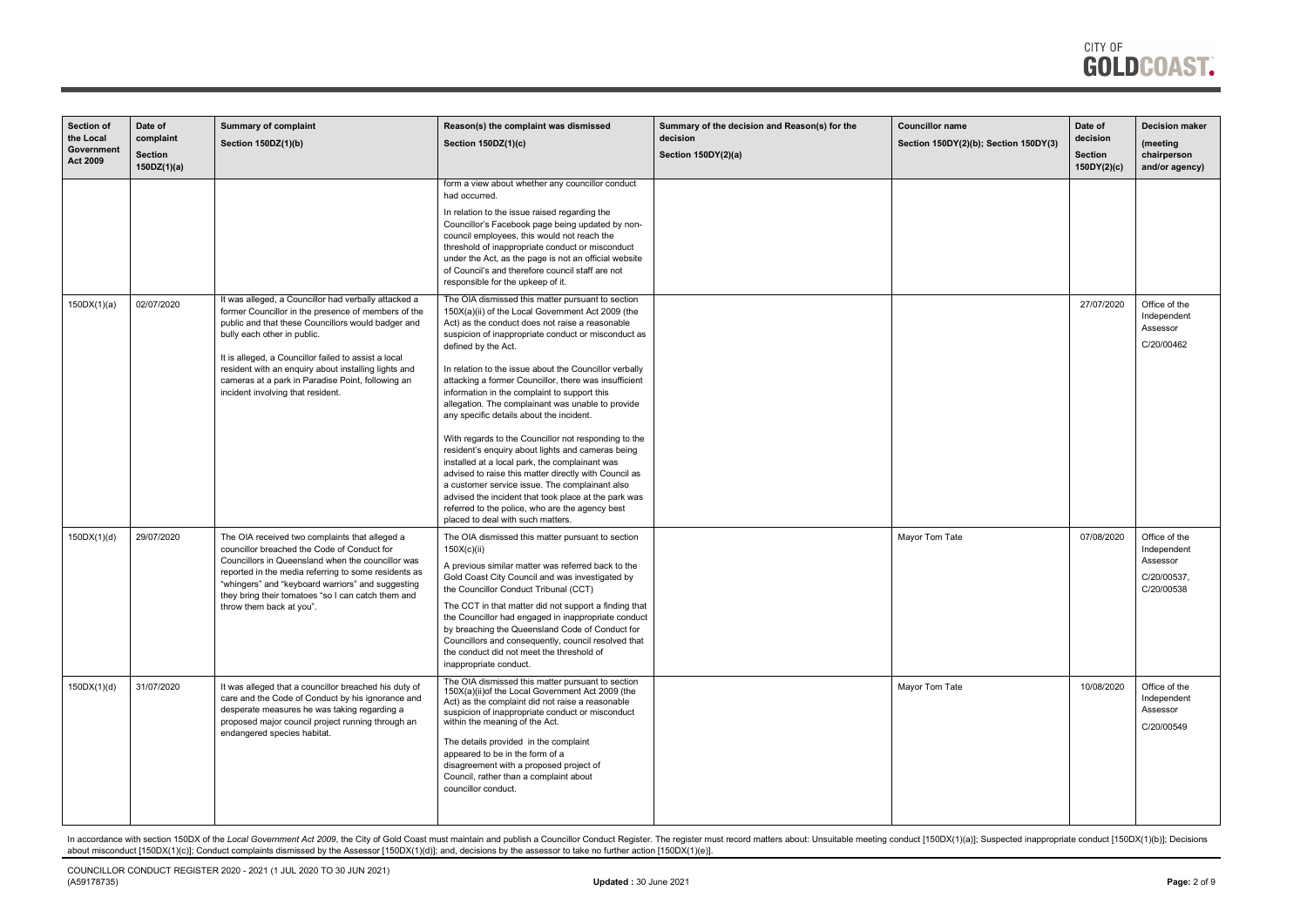| <b>Section of</b><br>the Local<br>Government<br><b>Act 2009</b> | Date of<br>complaint<br><b>Section</b><br>150DZ(1)(a) | <b>Summary of complaint</b><br>Section 150DZ(1)(b)                                                                                                                                                                                                                                                                                                                                                          | Reason(s) the complaint was dismissed<br>Section 150DZ(1)(c)                                                                                                                                                                                                                                                                                                                                                                                                                                                                                                                                                                                                                                                                                                  | Summary of the decision and Reason(s) for the<br>decision<br>Section 150DY(2)(a) | <b>Councillor name</b><br>Section 150DY(2)(b); Section 150DY(3) | Date of<br>decision<br><b>Section</b><br>150DY(2)(c) | <b>Decision maker</b><br>(meeting<br>chairperson<br>and/or agency) |
|-----------------------------------------------------------------|-------------------------------------------------------|-------------------------------------------------------------------------------------------------------------------------------------------------------------------------------------------------------------------------------------------------------------------------------------------------------------------------------------------------------------------------------------------------------------|---------------------------------------------------------------------------------------------------------------------------------------------------------------------------------------------------------------------------------------------------------------------------------------------------------------------------------------------------------------------------------------------------------------------------------------------------------------------------------------------------------------------------------------------------------------------------------------------------------------------------------------------------------------------------------------------------------------------------------------------------------------|----------------------------------------------------------------------------------|-----------------------------------------------------------------|------------------------------------------------------|--------------------------------------------------------------------|
|                                                                 |                                                       |                                                                                                                                                                                                                                                                                                                                                                                                             |                                                                                                                                                                                                                                                                                                                                                                                                                                                                                                                                                                                                                                                                                                                                                               |                                                                                  |                                                                 |                                                      |                                                                    |
| 150DX(1)(d)                                                     | 05/08/2020                                            | The OIA received a complaint that alleged a councillor<br>breached the Code of Conduct for Councillors in<br>Queensland when the councillor was reported in the<br>media referring to some residents as "whingers" and<br>"keyboard warriors" and suggesting they bring their<br>tomatoes "so I can catch them and throw them back<br>at you".                                                              | The OIA dismissed this matter pursuant to section<br>$150X(c)(ii)$ of the Act.<br>A previous similar matter was referred back to the<br>Gold Coast City Council and was investigated by<br>the Councillor Conduct Tribunal (CCT)<br>The CCT in that matter did not support a finding that<br>the Councillor had engaged in inappropriate conduct<br>by breaching the Queensland Code of Conduct for<br>Councillors and consequently, council resolved that<br>the conduct did not meet the threshold of<br>inappropriate conduct.                                                                                                                                                                                                                             |                                                                                  | Mayor Tom Tate                                                  | 05/08/2020                                           | Office of the<br>Independent<br>Assessor<br>C/20/00562             |
| 150DX(1)(d)                                                     | 14/08/2020                                            | That a Councillor has engaged in misconduct by<br>behaving vexatiously towards objectors continually<br>since July 2019, behaving in an intimidating,<br>dismissive and objectionable manner towards the<br>complainant and acting contrary to the best interests<br>and concerns of petitioner residents for whom they<br>are responsible to represent to Council.                                         | The OIA dismissed this matter pursuant to section<br>150X(a)(ii) of the Local Government Act 2009 on the<br>basis the complaint did not raise a reasonable<br>suspicion of inappropriate conduct or misconduct.<br>The information provided by the complainant did not<br>support a reasonable suspicion of inappropriate<br>conduct or misconduct and the OIA were satisfied<br>that the councillor had acted appropriately in the<br>councillors dealings with the complainant.                                                                                                                                                                                                                                                                             |                                                                                  |                                                                 | 26/08/2020                                           | Office of the<br>Independent<br>Assessor<br>C/20/00602             |
| 150DX(1)(d)                                                     | 16/07/2020                                            | It was alleged that a Councillor may have breached<br>information privacy laws, when the Councillor received<br>copies of comments made by members of a private<br>group, which the Councillor was not a member of. That<br>the Councillor then contacted the members directly by<br>phone about the comments, and those members were<br>not aware of how the Councillor obtained their contact<br>details. | The OIA dismissed this matter pursuant to section<br>150X(a)(ii) of the Local Government Act 2009 (the<br>Act), on the basis that the complaint did not raise a<br>reasonable suspicion of inappropriate conduct or<br>misconduct by the councillor.<br>The Councillor receiving copies of the comments<br>was not considered to be conduct within the control<br>of the councillor. There was no information available<br>to indicate whether the Councillor had personally<br>requested for someone to take screenshots of the<br>comments and provide them to the Councillor.                                                                                                                                                                              |                                                                                  |                                                                 | 19/08/2020                                           | Office of the<br>Independent<br>Assessor<br>C/20/00508             |
| 150DX(1)(e)                                                     | 21/07/2020                                            | It was alleged that on 29 June 2020, a councillor<br>made a disrespectful comment about his constituents<br>on Facebook and that the councillor deleted some of<br>the comments made on the post by community<br>members, where they were respectfully<br>expressing disagreement with the language used in<br>the councillor's post.                                                                       | The OIA dismissed this matter pursuant to section<br>150X(c)(ii) of the Local Government Act 2009, on<br>the basis that further dealing with the matter would<br>be an unjustifiable use of resources.<br>The decision was made consistent with the OIA's<br>short term amnesty policy for new Councillors,<br>which is provided in some instances on the basis<br>that first-time councillors are still in the process of<br>learning how to conduct themselves as an elected<br>official.<br>In relation to the alleged deletion of comments<br>made by members of the public, the complainant did<br>not provide any copies of the comments or any<br>details of what they might have been and by whom<br>they were made. The councillor advised they were |                                                                                  |                                                                 | 27/08/2020                                           | Office of the<br>Independent<br>Assessor<br>C/20/00512             |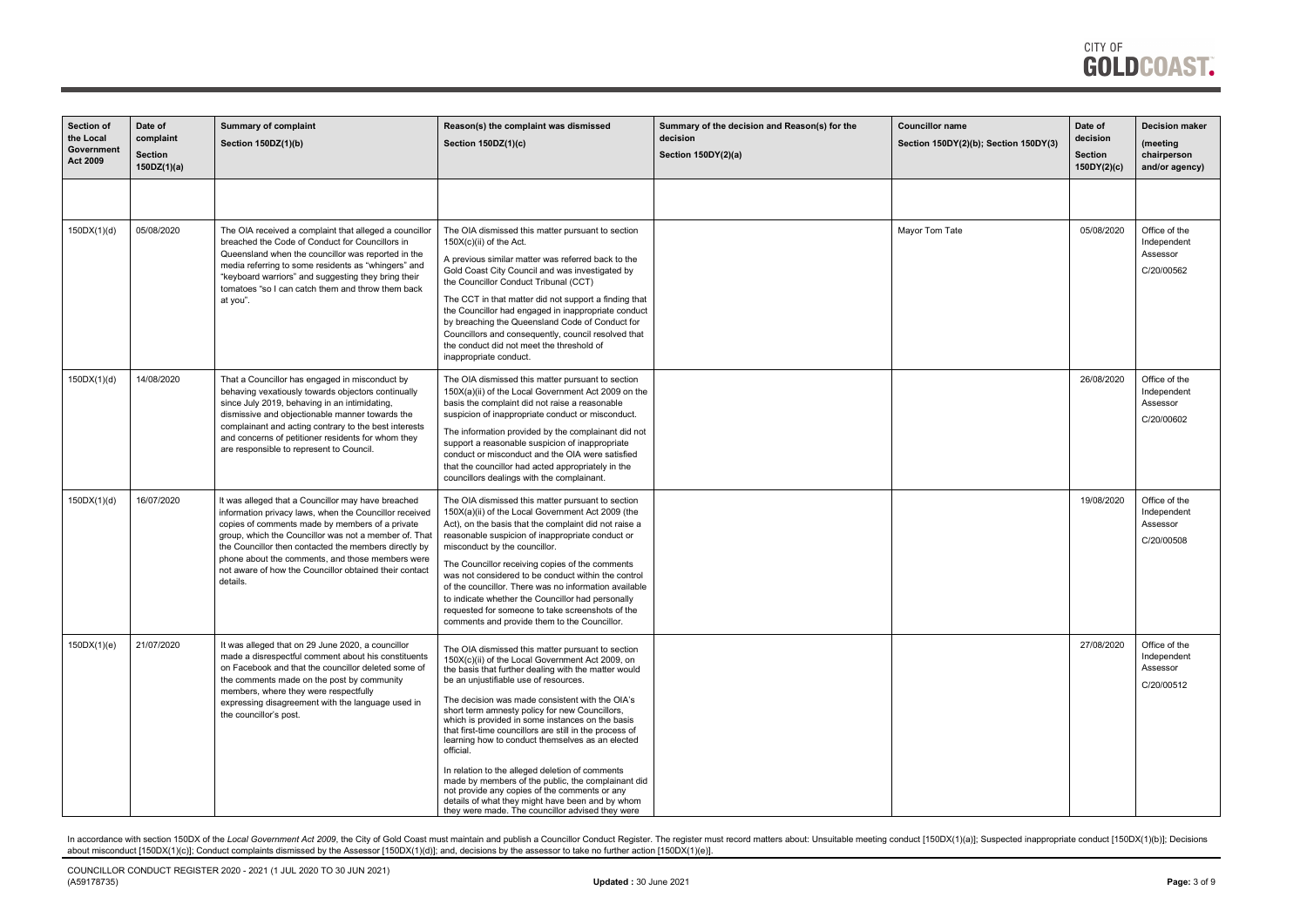| <b>Section of</b> | Date of        | <b>Summary of complaint</b>                                                                                | Reason(s) the complaint was dismissed                                                                  | Summary of the decision and Reason(s) for the                                                                            | <b>Councillor name</b>                | Date of        | <b>Decision maker</b>   |
|-------------------|----------------|------------------------------------------------------------------------------------------------------------|--------------------------------------------------------------------------------------------------------|--------------------------------------------------------------------------------------------------------------------------|---------------------------------------|----------------|-------------------------|
| the Local         | complaint      | Section 150DZ(1)(b)                                                                                        | Section 150DZ(1)(c)                                                                                    | decision                                                                                                                 | Section 150DY(2)(b); Section 150DY(3) | decision       | (meeting                |
| Government        | <b>Section</b> |                                                                                                            |                                                                                                        | Section 150DY(2)(a)                                                                                                      |                                       | <b>Section</b> | chairperson             |
| <b>Act 2009</b>   | 150DZ(1)(a)    |                                                                                                            |                                                                                                        |                                                                                                                          |                                       | 150DY(2)(c)    | and/or agency)          |
|                   |                |                                                                                                            | not aware of any comments being deleted from the                                                       |                                                                                                                          |                                       |                |                         |
|                   |                |                                                                                                            | specific post in question.                                                                             |                                                                                                                          |                                       |                |                         |
| 150DX(1)(a)       | 11/09/2020     | It was alleged Councillor Hammel had failed to                                                             | The OIA dismissed this matter pursuant to section                                                      |                                                                                                                          | <b>Councillor Mark Hammel</b>         | 24/09/2020     | Office of the           |
|                   |                | declare and deal with a conflict of interest in relation                                                   | 150X(a)(ii) as enquiries determined the complaint                                                      |                                                                                                                          |                                       |                | Independent<br>Assessor |
|                   |                | to a Development Application.                                                                              | does not raise a reasonable suspicion of<br>inappropriate conduct or misconduct.                       |                                                                                                                          |                                       |                | C/20/00661              |
|                   |                |                                                                                                            | The matter alleged to raise a conflict of interest has                                                 |                                                                                                                          |                                       |                |                         |
|                   |                |                                                                                                            | not been raised in a Council Meeting or Committee                                                      |                                                                                                                          |                                       |                |                         |
|                   |                |                                                                                                            | Meeting since the Councillor was elected. There is                                                     |                                                                                                                          |                                       |                |                         |
|                   |                |                                                                                                            | no evidence the Councillor has had any involvement<br>in relation to the Development Application since |                                                                                                                          |                                       |                |                         |
|                   |                |                                                                                                            | commencing as a Councillor.                                                                            |                                                                                                                          |                                       |                |                         |
| 150DX(1)(c)       | 18/12/2018     | It is alleged that on 19 September 2018, Councillor                                                        |                                                                                                        | The Tribunal has determined, on the balance of                                                                           | <b>Councillor Glenn Tozer</b>         | 24/09/2020     | Councillor              |
|                   |                | Glenn Tozer, engaged in misconduct as defined in<br>section 176(3)(b)(ii) of the Local Government Act (the |                                                                                                        | probabilities, that the Councillor engaged in misconduct in<br>that his conduct involved a breach of the trust placed in |                                       |                | <b>Conduct Tribunal</b> |
|                   |                | Act) in that his conduct involved a breach of the trust                                                    |                                                                                                        | him as a councillor.                                                                                                     |                                       |                | F19/7888                |
|                   |                | placed in him as a councillor.                                                                             |                                                                                                        |                                                                                                                          |                                       |                |                         |
|                   |                |                                                                                                            |                                                                                                        | The Tribunal considers that the following matters are                                                                    |                                       |                |                         |
|                   |                | Particulars of the alleged conduct are:                                                                    |                                                                                                        | relevant to attract a finding of breach of trust, and                                                                    |                                       |                |                         |
|                   |                | Councillor Tozer was re-elected as a Councillor<br>a)<br>in March 2016.                                    |                                                                                                        | therefore misconduct:<br>The nature of Councillor Tozer's request of 19<br>a.                                            |                                       |                |                         |
|                   |                | For approximately 4 years, Councillor Tozer has,<br>b)                                                     |                                                                                                        | September 2018 was couched in language that                                                                              |                                       |                |                         |
|                   |                | in his personal capacity, been a voluntary                                                                 |                                                                                                        | appeared friendly, nonchalant and informal, and was                                                                      |                                       |                |                         |
|                   |                | contributor to Blank Magazine.<br>Councillor Tozer runs "Summertime Sessions", a                           |                                                                                                        | made using the Respondent's personal Facebook<br>Messenger profile (rather than his official profile as a                |                                       |                |                         |
|                   |                | Division 9 Council funded live music event held                                                            |                                                                                                        | Gold Coast City Councillor);                                                                                             |                                       |                |                         |
|                   |                | on Friday evenings over the Summer period.                                                                 |                                                                                                        | The request of 19 September 2018 involved being<br>b.                                                                    |                                       |                |                         |
|                   |                | The Summertime Sessions are in competition<br>d)<br>with another establishment, that is also a live        |                                                                                                        | added to the "door list", which necessarily involved<br>the Respondent receiving additional tangible and                 |                                       |                |                         |
|                   |                | music venue on the Gold Coast.                                                                             |                                                                                                        | intangible benefits;                                                                                                     |                                       |                |                         |
|                   |                | On 19 September 2018, Councillor Tozer sent a<br>e)<br>private message to someone on Facebook,             |                                                                                                        | The Respondent made the request of 19 September<br>c.<br>2018 in circumstances where he was:                             |                                       |                |                         |
|                   |                | requesting that he and his wife be put on the                                                              |                                                                                                        | an elected Councillor in his second term with                                                                            |                                       |                |                         |
|                   |                | guest list for The Cat Empire concert on 23                                                                |                                                                                                        | Gold Coast City Council;                                                                                                 |                                       |                |                         |
|                   |                | September 2018.                                                                                            |                                                                                                        | a Councillor with a keen personal interest in the<br>live music and entertainment industry;                              |                                       |                |                         |
|                   |                | The recipient of the private message felt                                                                  |                                                                                                        | under some financial stress, given he and his                                                                            |                                       |                |                         |
|                   |                | uncomfortable with the request, however, given<br>Councillor Tozer's position as a councillor and his      |                                                                                                        | wife had self-funded his wife's charity trip to                                                                          |                                       |                |                         |
|                   |                | potential ability to influence GCCC decisions that may                                                     |                                                                                                        | Mozambique.                                                                                                              |                                       |                |                         |
|                   |                | impact the business, he complied with the request                                                          |                                                                                                        | These contextual circumstances are important because it                                                                  |                                       |                |                         |
|                   |                | and provided two free tickets to Councillor Tozer.                                                         |                                                                                                        | creates an alternative frame for the nature of the request.                                                              |                                       |                |                         |
|                   |                | Councillor Tozer's conduct, in requesting free tickets                                                     |                                                                                                        | On multiple occasions the Respondent had received the                                                                    |                                       |                |                         |
|                   |                | involved a breach of trust placed in him as a                                                              |                                                                                                        | benefit of exclusive or VIP access after receiving                                                                       |                                       |                |                         |
|                   |                | Councillor, in that his conduct was not consistent with                                                    |                                                                                                        | invitations to attend events in the past. From the evidence<br>tendered those occasions were as a result of the          |                                       |                |                         |
|                   |                | local government principle 4(2)(e) being 'ethical and                                                      |                                                                                                        | Respondent's capacity as a Councillor. No evidence was                                                                   |                                       |                |                         |
|                   |                | legal behaviour of Councillors'.                                                                           |                                                                                                        | tendered otherwise of occasions where the Respondent                                                                     |                                       |                |                         |
|                   |                |                                                                                                            |                                                                                                        | had been invited in his personal capacity that would                                                                     |                                       |                |                         |
|                   |                |                                                                                                            |                                                                                                        | demonstrate an independent friendship.                                                                                   |                                       |                |                         |
|                   |                |                                                                                                            |                                                                                                        | By making the request in the way that he did, the                                                                        |                                       |                |                         |
|                   |                |                                                                                                            |                                                                                                        | Respondent obtained a benefit to which the rate paying                                                                   |                                       |                |                         |
|                   |                |                                                                                                            |                                                                                                        | public would not have had access, or created a                                                                           |                                       |                |                         |
|                   |                |                                                                                                            |                                                                                                        | disadvantaged occasioned to the broader public.                                                                          |                                       |                |                         |
|                   |                |                                                                                                            |                                                                                                        |                                                                                                                          |                                       |                |                         |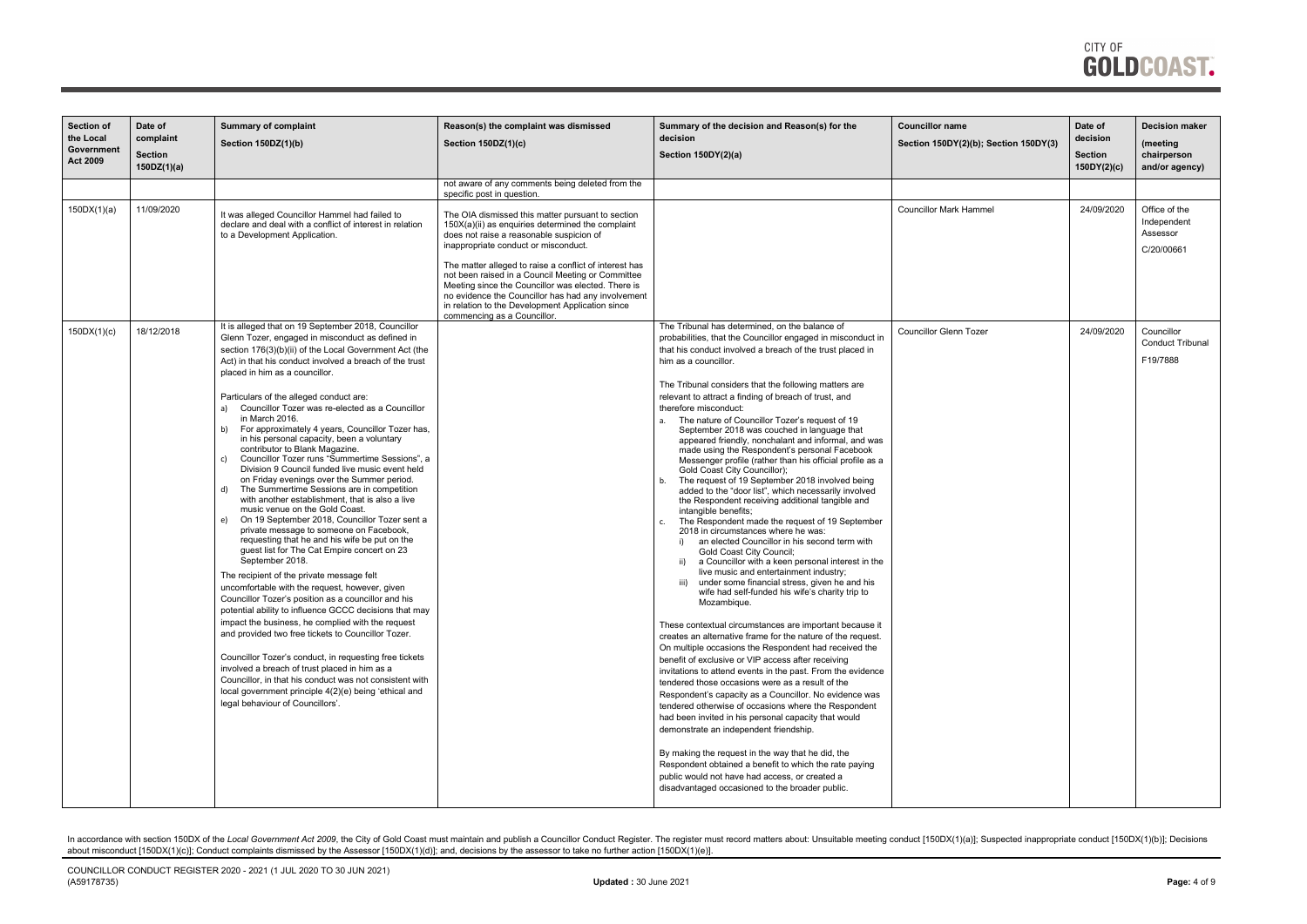

| <b>Section of</b><br>the Local | Date of<br>complaint          | <b>Summary of complaint</b><br>Section 150DZ(1)(b)                                                                                                                     | Reason(s) the complaint was dismissed<br>Section 150DZ(1)(c)                                                                                                                                                                                                                                                                                                                                                                | Summary of the decision and Reason(s) for the<br>decision                                                                                                                                                                                                                                                                                                                                                                                                                                                                                                                                                                                                                                                                                                                                                                                                                                                           | <b>Councillor name</b><br>Section 150DY(2)(b); Section 150DY(3) | Date of<br>decision           | <b>Decision maker</b><br>(meeting                      |
|--------------------------------|-------------------------------|------------------------------------------------------------------------------------------------------------------------------------------------------------------------|-----------------------------------------------------------------------------------------------------------------------------------------------------------------------------------------------------------------------------------------------------------------------------------------------------------------------------------------------------------------------------------------------------------------------------|---------------------------------------------------------------------------------------------------------------------------------------------------------------------------------------------------------------------------------------------------------------------------------------------------------------------------------------------------------------------------------------------------------------------------------------------------------------------------------------------------------------------------------------------------------------------------------------------------------------------------------------------------------------------------------------------------------------------------------------------------------------------------------------------------------------------------------------------------------------------------------------------------------------------|-----------------------------------------------------------------|-------------------------------|--------------------------------------------------------|
| Government<br><b>Act 2009</b>  | <b>Section</b><br>150DZ(1)(a) |                                                                                                                                                                        |                                                                                                                                                                                                                                                                                                                                                                                                                             | Section 150DY(2)(a)                                                                                                                                                                                                                                                                                                                                                                                                                                                                                                                                                                                                                                                                                                                                                                                                                                                                                                 |                                                                 | <b>Section</b><br>150DY(2)(c) | chairperson<br>and/or agency)                          |
|                                |                               |                                                                                                                                                                        |                                                                                                                                                                                                                                                                                                                                                                                                                             | This conduct was not ethical conduct, within the meaning<br>of section 4(2)(e) of the Act. Having regard to the wording<br>of the former section 176 of the Act, the local government<br>principles in section 4 of the Act, and the nature and<br>circumstances of the conduct, the Tribunal is satisfied that<br>the conduct of the Respondent is appropriately<br>categorised as misconduct.<br>The Tribunal orders that:<br>Pursuant to s150AR(1)(b)(i) of the Act, that Cr Tozer<br>$\mathbf{a}$<br>make a public admission that he engaged in<br>misconduct, within 90 days of the date that a copy of<br>this decision and orders are given to him by the<br>Registrar.<br>Pursuant to s150AR(1)(b)(iv) of the Act, that Cr<br>b<br>Tozer pay to the local government in the amount of<br>\$250, within 90 days of the date that a copy of this<br>decision and orders are given to him by the<br>Registrar. |                                                                 |                               |                                                        |
| 150DX(1)(d)                    | 22/03/2020                    | It was alleged that a Councillor made false and<br>misleading public statements in response to a media<br>article in the lead up to an upcoming misconduct<br>hearing. | The OIA dismissed this matter pursuant to section<br>150X (c)(ii)<br>The Councillor Conduct Tribunal subsequently<br>determined on the balance of probabilities that the<br>councillor had engaged in misconduct and<br>published reasons addressing the Councillor's<br>defence of the allegations.<br>In these circumstances further dealing with this<br>complaint was not considered a justifiable use of<br>resources  |                                                                                                                                                                                                                                                                                                                                                                                                                                                                                                                                                                                                                                                                                                                                                                                                                                                                                                                     |                                                                 | 20/11/2020                    | Office of the<br>Independent<br>Assessor<br>C/20/00205 |
| 150DX(1)(d)                    | 22/03/2020                    | It was alleged that a Councillor made false and<br>misleading public statements in response to a media<br>article in the lead up to an upcoming misconduct<br>hearing. | The OIA dismissed this matter pursuant to section<br>150X (c)(ii)<br>The Councillor Conduct Tribunal subsequently<br>determined on the balance of probabilities that the<br>councillor had engaged in misconduct and<br>published reasons addressing the Councillor's<br>defence of the allegations.<br>In these circumstances further dealing with this<br>complaint was not considered a justifiable use of<br>resources. |                                                                                                                                                                                                                                                                                                                                                                                                                                                                                                                                                                                                                                                                                                                                                                                                                                                                                                                     |                                                                 | 20/11/2020                    | Office of the<br>Independent<br>Assessor<br>C/20/00220 |
| 150DX(1)(d)                    | 02/07/2020                    | It was alleged that a Councillor provided substantial<br>grants to a Youth Centre, a place in which a family<br>member was employed.                                   | The OIA dismissed this matter pursuant to section<br>150X(b)(iii) of the Local Government Act 2009.<br>Enquires were made with the youth centre to<br>establish the employment status of Councillor's<br>family member and it was determined that the family<br>member was not and had never been an employee<br>of the youth centre.                                                                                       |                                                                                                                                                                                                                                                                                                                                                                                                                                                                                                                                                                                                                                                                                                                                                                                                                                                                                                                     | <b>Councillor William Owen-Jones</b>                            | 02/12/2020                    | Office of the<br>Independent<br>Assessor<br>C/20/00467 |
| 150DX(1)(d)                    | 02/07/2020                    | It was alleged that a Councillor provided substantial<br>grants to a Youth Centre, a place in which a family<br>member was employed.                                   | The OIA dismissed this matter pursuant to section<br>150X(b)(iii) of the Local Government Act 2009.<br>Enquires were made with the youth centre to<br>establish the employment status of Councillor's                                                                                                                                                                                                                       |                                                                                                                                                                                                                                                                                                                                                                                                                                                                                                                                                                                                                                                                                                                                                                                                                                                                                                                     | <b>Councillor William Owen-Jones</b>                            | 02/12/2020                    | Office of the<br>Independent<br>Assessor<br>C/20/00468 |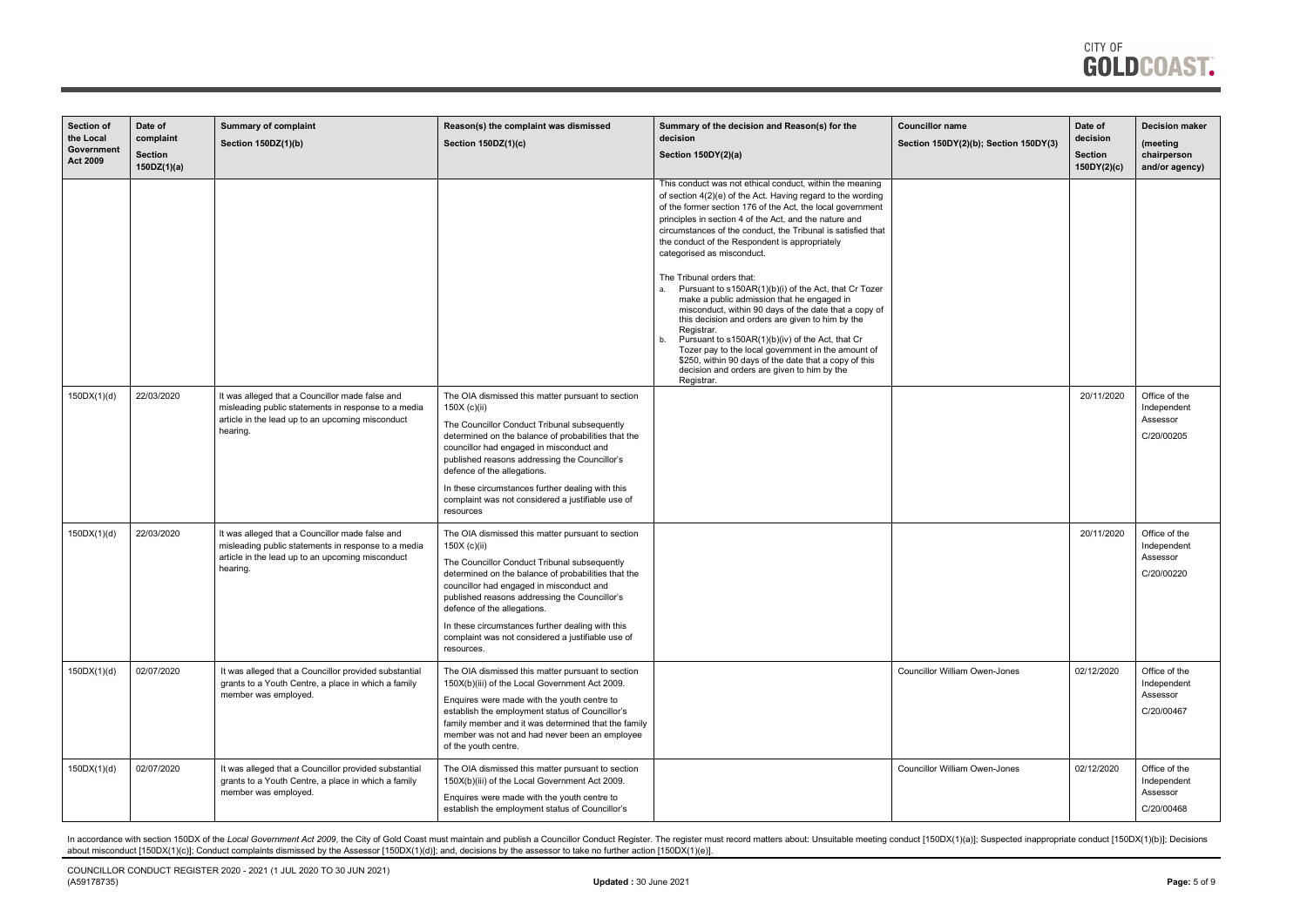| <b>Section of</b><br>the Local<br>Government<br><b>Act 2009</b> | Date of<br>complaint<br><b>Section</b><br>150DZ(1)(a) | <b>Summary of complaint</b><br>Section 150DZ(1)(b)                                                                                                                      | Reason(s) the complaint was dismissed<br>Section 150DZ(1)(c)                                                                                                                                                                                                                                                                                                                                                                                                                                                                                                                                                                                                                                | Summary of the decision and Reason(s) for the<br>decision<br>Section 150DY(2)(a) | <b>Councillor name</b><br>Section 150DY(2)(b); Section 150DY(3) | Date of<br>decision<br><b>Section</b><br>150DY(2)(c) | <b>Decision maker</b><br>(meeting<br>chairperson<br>and/or agency) |
|-----------------------------------------------------------------|-------------------------------------------------------|-------------------------------------------------------------------------------------------------------------------------------------------------------------------------|---------------------------------------------------------------------------------------------------------------------------------------------------------------------------------------------------------------------------------------------------------------------------------------------------------------------------------------------------------------------------------------------------------------------------------------------------------------------------------------------------------------------------------------------------------------------------------------------------------------------------------------------------------------------------------------------|----------------------------------------------------------------------------------|-----------------------------------------------------------------|------------------------------------------------------|--------------------------------------------------------------------|
|                                                                 |                                                       |                                                                                                                                                                         | family member and it was determined that the family<br>member was not and had never been an employee<br>of the youth centre.                                                                                                                                                                                                                                                                                                                                                                                                                                                                                                                                                                |                                                                                  |                                                                 |                                                      |                                                                    |
| 150DX(1)(d)                                                     | 02/07/2020                                            | It was alleged that a Councillor provided substantial<br>grants to a Youth Centre, a place in which a family<br>member was employed.                                    | The OIA dismissed this matter pursuant to section<br>150X(b)(iii) of the Local Government Act 2009.<br>Enquires were made with the youth centre to<br>establish the employment status of Councillor's<br>family member and it was determined that the family<br>member was not and had never been an employee<br>of the youth centre.                                                                                                                                                                                                                                                                                                                                                       |                                                                                  | <b>Councillor William Owen-Jones</b>                            | 02/12/2020                                           | Office of the<br>Independent<br>Assessor<br>C/20/00469             |
| 150DX(1)(e)                                                     | 14/12/2020                                            | It is alleged a councillor in his private business<br>capacity provided advice to clients that was contrary<br>to Council policy and local laws.                        | The OIA decided to take no further action pursuant<br>to section 150Y(b)(iii) of the Local Government Act<br>2009 [the Act] on the basis taking further action<br>would be an unjustifiable use of resources.<br>The OIA has written to the councillor however<br>reminding the councillor of the responsibility of<br>councillors under section 12 (3) (b) of the Act to<br>provide high quality leadership to the local<br>government and the community and recommending<br>that the councillor take advice to identify strategies<br>to manage tensions that may arise between the<br>councillor business role and his role as a councillor.                                             |                                                                                  | <b>Councillor Darren Taylor</b>                                 | 07/12/2020                                           | Office of the<br>Independent<br>Assessor<br>C/20/00831             |
| 150DX(1)(e)                                                     | 15/12/2020                                            | It was alleged a councillor engaged in inappropriate<br>conduct when he made inappropriate comments when<br>discussing an agenda item in a council committee<br>meeting | The OIA decided to take no further action pursuant<br>to section 150Y(b)(i) of the Local Government Act<br>2009 [the Act] on the basis that the conduct does<br>not raise a reasonable suspicion of inappropriate<br>conduct or misconduct.<br>The Act provides that a conduct breach during a<br>council meeting is unsuitable meeting conduct and<br>is the responsibility of the chair of the meeting to<br>moderate discussions in a council meeting and to<br>take action against councillors that display<br>unsuitable meeting conduct. A review of the<br>livestream of the relevant meeting confirmed that<br>the Chair of the meeting did directly deal with the<br>comment made. |                                                                                  |                                                                 | 22/12/2020                                           | Office of the<br>Independent<br>Assessor<br>C/20/00933             |
| 150DX(1)(e)                                                     | 21/01/2021                                            | It was alleged a councillor breached Council's<br>External Communication Policy when making public<br>statements about council issues.                                  | The OIA decided to take no further action pursuant<br>to section 150Y(b) (iii)] of the Local Government Act<br>2009 [the Act] on the basis that taking further action<br>would be an unjustifiable use of resources.<br>Council's External Communications Policy allows<br>Divisional Councillors to be media spokespersons<br>on local divisional issues.<br>It was considered that there was a reasonable<br>argument that the Councillors comments related to<br>a divisional issue.                                                                                                                                                                                                     |                                                                                  |                                                                 | 09/02/2021                                           | Office of the<br>Independent<br>Assessor<br>C/21/00061             |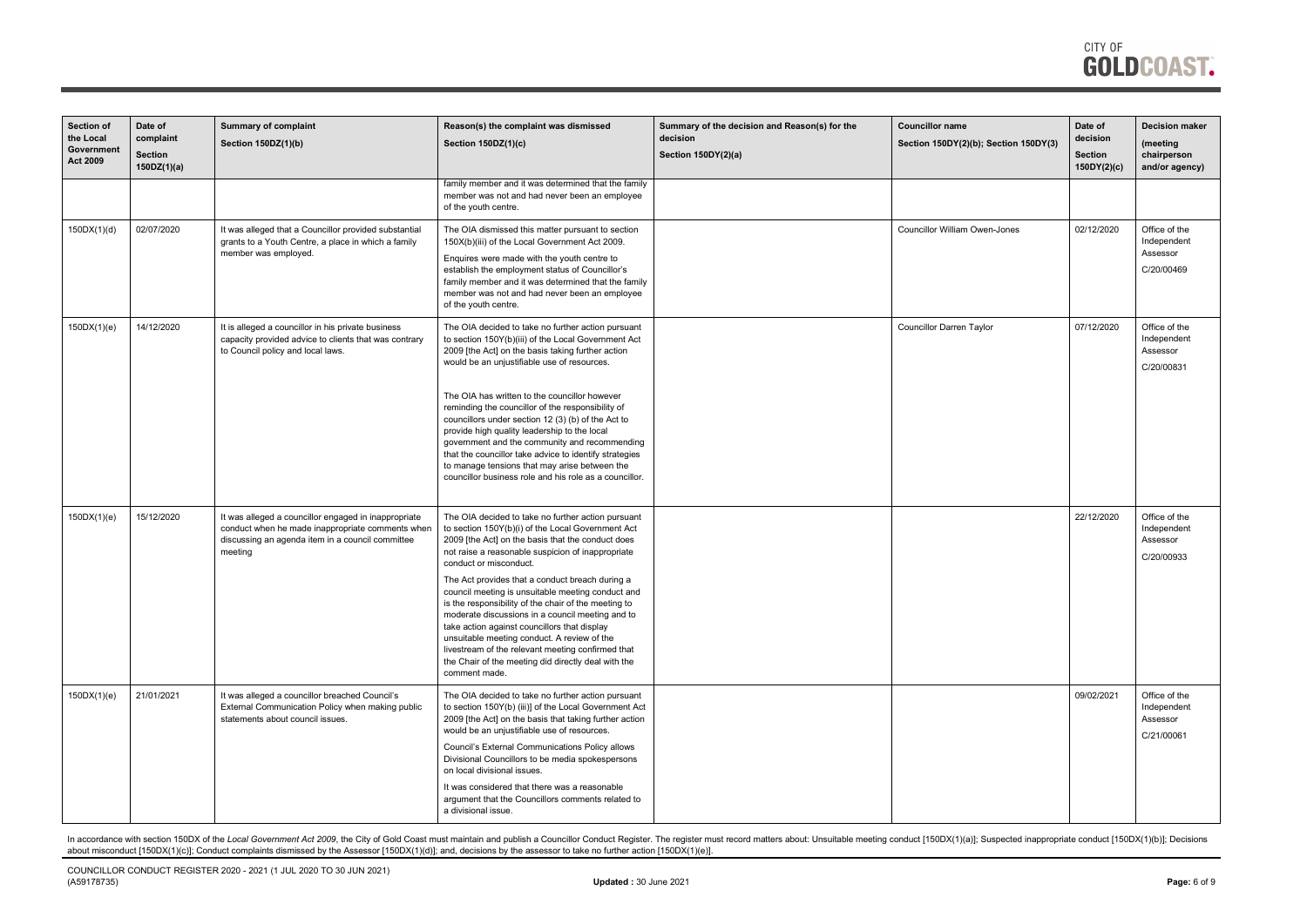| <b>Section of</b><br>the Local<br>Government<br><b>Act 2009</b> | Date of<br>complaint<br><b>Section</b><br>150DZ(1)(a) | <b>Summary of complaint</b><br>Section 150DZ(1)(b)                                                                                                                                                                                                                                                                  | Reason(s) the complaint was dismissed<br>Section 150DZ(1)(c)                                                                                                                                                                                                                                                                                                                                                                                                                                                                                                                                                                                                                                                                                                                                                                                                                                                                                                                                                                                                                                                                                                                                                                                    | Summary of the decision and Reason(s) for the<br>decision<br>Section 150DY(2)(a) | <b>Councillor name</b><br>Section 150DY(2)(b); Section 150DY(3) | Date of<br>decision<br><b>Section</b><br>150DY(2)(c) | <b>Decision maker</b><br>(meeting<br>chairperson<br>and/or agency)       |
|-----------------------------------------------------------------|-------------------------------------------------------|---------------------------------------------------------------------------------------------------------------------------------------------------------------------------------------------------------------------------------------------------------------------------------------------------------------------|-------------------------------------------------------------------------------------------------------------------------------------------------------------------------------------------------------------------------------------------------------------------------------------------------------------------------------------------------------------------------------------------------------------------------------------------------------------------------------------------------------------------------------------------------------------------------------------------------------------------------------------------------------------------------------------------------------------------------------------------------------------------------------------------------------------------------------------------------------------------------------------------------------------------------------------------------------------------------------------------------------------------------------------------------------------------------------------------------------------------------------------------------------------------------------------------------------------------------------------------------|----------------------------------------------------------------------------------|-----------------------------------------------------------------|------------------------------------------------------|--------------------------------------------------------------------------|
| 150DX(1)(e)                                                     | 23 October 2019<br>and<br>5 November 2019             | It was alleged that a Councillor knowingly misled the<br>public when making comments in a published article<br>in the Courier Mail in relation to the proposed<br>Offshore Cruise Ship Terminal to be located on the<br>Gold Coast.                                                                                 | The OIA decided to take no further action pursuant<br>to section 150Y(b)(iii) of the Local Government Act<br>2009 (the Act) on the basis that taking further action<br>would be an unjustifiable use of resources.<br>The OIA conducted enquiries with the relevant<br>Commonwealth agencies regarding the<br>"assessment and passing" of the Proposed Cruise<br>Ship Terminal under the Environment Protection<br>and Biodiversity Conservation Act 1999 (the EPBC<br>Act). Based on these enquiries, the OIA<br>understands that the proposed action that was<br>submitted to the Department of Environment and<br>Energy was deemed to be "not a controlled action"<br>under the EPBC Act, provided it was taken in<br>accordance with the manner as described in the<br>referral decision. This meant that, provided that the<br>action is undertaken in the way described in the<br>referral decision, it does not require further<br>assessment and approval under the EPBC Act<br>before it can proceed.                                                                                                                                                                                                                                 |                                                                                  | Mayor Tom Tate                                                  | 16/03/2021                                           | Office of the<br>Independent<br>Assessor<br>C/19/01053 and<br>C/19/00892 |
| 150DX(1)(d)                                                     | 8 August 2019                                         | It is alleged that a councillor failed to declare a conflict<br>of interest during separate council meetings. The<br>interests being:<br>- co ownership of a horse and personal relationship<br>with a promoter for a music festival.<br>- Previous directorship and membership of a horse<br>racing facility.      | Following an investigation, the OIA dismissed this<br>matter pursuant to section 150X(c)(ii) of the Local<br>Government Act 2009 in that it was an unjustifiable<br>use of resources to deal with the matter further.<br>- There was insufficient evidence to indicate the<br>councillor had any relationship other than a<br>professional one with the promoter, any benefit the<br>promoter would have gained from favorable<br>consideration of the matter would have been indirect<br>and even then subject to a decision of an<br>independent government office.<br>Detail had been given as to the purchase of the<br>horse and this did not give rise to an interest<br>deemed declarable.<br>- The councillor had been a previous director and<br>was a current member of the horse racing facility<br>subject to discussion at the meeting. It is the opinion<br>that this should have been declared as a direct<br>conflict however, the councillor received advice prior<br>to the discussion advising that they did not need to<br>disclose. On the basis that the councillor had been<br>advised not to declare, albeit incorrectly, to deal with<br>the matter further was considered to be an<br>unjustifiable use of resources. |                                                                                  | Mayor Tom Tate                                                  | 18/03/2021                                           | Office of the<br>Independent<br>Assessor<br>C/19/00688                   |
| 150DX(1)(d)                                                     | 17 May 2021                                           | It was alleged that a councillor has a conflict of<br>interest in relation to an upcoming council decision on<br>a number of basis. That the matter to be approved by<br>council is connected to a company that makes<br>numerous donations to a community organisation<br>where the councillor holds a membership. | The OIA dismissed this matter pursuant to section<br>150X(a)(ii) of the Local Government Act 2009, on<br>the basis that the conduct does not raise a<br>reasonable suspicion of inappropriate conduct or<br>misconduct.<br>To date the councillor has declared a conflict of<br>interest in relation to relevant matters.                                                                                                                                                                                                                                                                                                                                                                                                                                                                                                                                                                                                                                                                                                                                                                                                                                                                                                                       |                                                                                  | <b>Councillor William Owen-Jones</b>                            | 3 June 2021                                          | Office of the<br>Independent<br>Assessor<br>C/21/00318                   |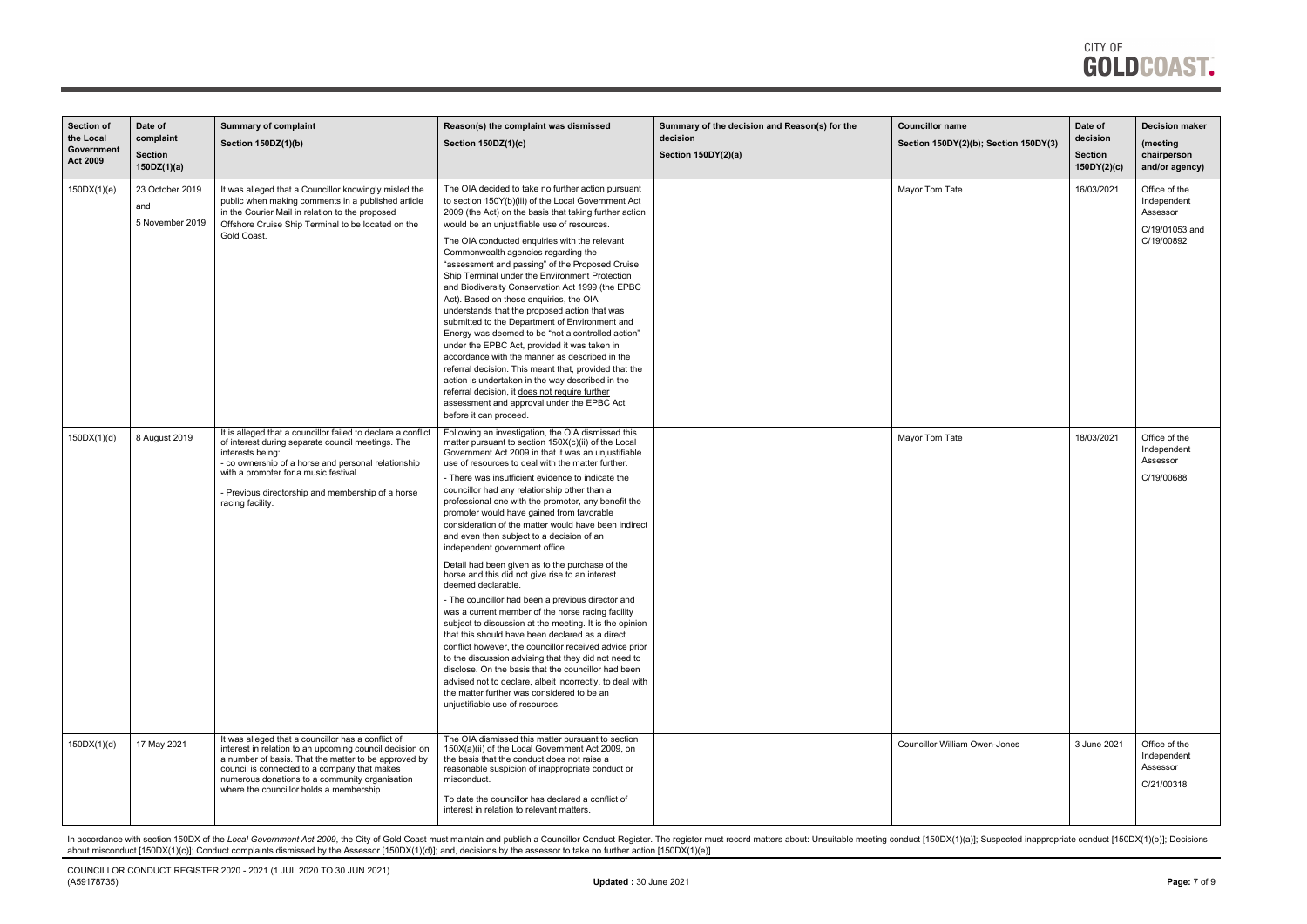

| Section of<br>the Local<br>Government<br><b>Act 2009</b> | Date of<br>complaint<br><b>Section</b><br>150DZ(1)(a) | <b>Summary of complaint</b><br>Section 150DZ(1)(b)                                                                                                                                                                                                                                                              | Reason(s) the complaint was dismissed<br><b>Section 150DZ(1)(c)</b>                                                                                                                                                                                                                                                                                                                                                                                                                                                                                                                                                         | Summary of the decision and Reason(s) for the<br>decision<br>Section 150DY(2)(a)                                                                                                                                                                                                                                                                                                                                                                                                                                                                                                                                               | <b>Councillor name</b><br>Section 150DY(2)(b); Section 150DY(3) | Date of<br>decision<br><b>Section</b><br>150DY(2)(c) | <b>Decision maker</b><br>(meeting<br>chairperson<br>and/or agency) |
|----------------------------------------------------------|-------------------------------------------------------|-----------------------------------------------------------------------------------------------------------------------------------------------------------------------------------------------------------------------------------------------------------------------------------------------------------------|-----------------------------------------------------------------------------------------------------------------------------------------------------------------------------------------------------------------------------------------------------------------------------------------------------------------------------------------------------------------------------------------------------------------------------------------------------------------------------------------------------------------------------------------------------------------------------------------------------------------------------|--------------------------------------------------------------------------------------------------------------------------------------------------------------------------------------------------------------------------------------------------------------------------------------------------------------------------------------------------------------------------------------------------------------------------------------------------------------------------------------------------------------------------------------------------------------------------------------------------------------------------------|-----------------------------------------------------------------|------------------------------------------------------|--------------------------------------------------------------------|
|                                                          |                                                       | It was also alleged that a relative of the councillor<br>works at a community centre which also receives<br>donations from the same company.<br>It was further alleged the councillor had expressed a<br>predetermined position on the matter before it was<br>formally considered by council.                  | Further inquiries have established that the relative<br>of the councillor does not work for the community<br>centre in question, but for another organisation<br>which is a tenant of the community centre.<br>Feedback given to the Councillor included:<br>"The OIA acknowledges that not only have you<br>declared your interest/s in this matter to date, your<br>declarations have been of a very high standard."                                                                                                                                                                                                      |                                                                                                                                                                                                                                                                                                                                                                                                                                                                                                                                                                                                                                |                                                                 |                                                      |                                                                    |
| 150DX(1)(e)                                              | 11 December<br>2019                                   | It is alleged that a financial donor to a Councillor's<br>election campaign used that relationship to request<br>benefits from the Councillor by email to influence a<br>planning application and obtain a letter of support.                                                                                   |                                                                                                                                                                                                                                                                                                                                                                                                                                                                                                                                                                                                                             | The OIA decided to take no further action pursuant to<br>section 150Y(b) (iii) of the Local Government Act 2009<br>[the Act] on the basis that taking further action would be<br>an unjustifiable use of resources.<br>The decision was made after an investigation into the<br>allegation. The emails sent to the councillor by the donor<br>appear to indicate an expectation on the part of the donor<br>for the Councillor to influence a matter or to be provided<br>assistance not normally made available to the public.<br>However, there was no evidence to suggest that the<br>Councillor acted upon those requests. |                                                                 | 7 June 2021                                          | Office of the<br>Independent<br>Assessor<br>C/19/01153             |
| 150DX(1)(e)                                              | 12 May 2021                                           | It was alleged a councillor did not comply with s202A<br>of the Local Government Regulations when he<br>provided a \$1500 discretionary grant to a community<br>group. The application for this grant had previously<br>been submitted incorrectly as a community grant.                                        | The OIA decided to take no further action pursuant<br>to section 150Y(b) (i) of the Local Government Act<br>2009 [the Act] on the basis that the conduct does<br>not raise a reasonable suspicion of inappropriate<br>conduct or misconduct.<br>During the investigation of this matter it was<br>confirmed that the councillor did follow correct<br>procedure, and this complaint was raised due to an<br>administrative error within council. The<br>administrative error has been rectified.                                                                                                                            |                                                                                                                                                                                                                                                                                                                                                                                                                                                                                                                                                                                                                                | <b>Councillor William Owen-Jones</b>                            | 28 May 2021                                          | Office of the<br>Independent<br>Assessor<br>C/21/00310             |
| 150DX(1)(e)                                              | 9 September 2019                                      | It is alleged that a councillor failed to declare a<br>Conflict of Interest during a Special Budget Meeting<br>and Special council meeting, when they knew that the<br>matter being discussed could benefit them on a future<br>proposed planning application to which their company<br>would be the applicant. | Following an investigation, the OIA took no further<br>action pursuant to section 150Y(b)(iii) of the Local<br>Government Act 2009 in that it was an unjustifiable<br>use of resources to deal with the matter further.<br>- Any benefit to the councillor was deemed an<br>indirect benefit<br>- The matter itself could be considered as an<br>ordinary business matter as such no COI would<br>need to be declared.<br>- The passage of time since the matter was 8 years<br>(2013)<br>On the basis of the reasons listed above, to deal<br>with the matter further was considered an<br>unjustifiable use of resources. |                                                                                                                                                                                                                                                                                                                                                                                                                                                                                                                                                                                                                                | Mayor Tom Tate                                                  | 21 June 2021                                         | Office of the<br>Independent<br>Assessor<br>C/19/00764             |
| 150DX(1)(d)                                              | 16 June 2021                                          | It is alleged a councillor has engaged in multiple<br>instances of financial and other malpractice<br>amounting to premeditated / planned / deliberate<br>corruption.                                                                                                                                           | The OIA dismissed this matter pursuant to section<br>150X(a)(ii) of the Local Government Act 2009 (the<br>Act) as the conduct does not raise a reasonable<br>suspicion of inappropriate conduct or misconduct.<br>The OIA wrote to the complainant seeking relevant<br>information so that the OIA was able to properly and                                                                                                                                                                                                                                                                                                 |                                                                                                                                                                                                                                                                                                                                                                                                                                                                                                                                                                                                                                | Mayor Tom Tate                                                  | 30 June 2021                                         | Office of the<br>Independent<br>Assessor<br>C/21/00386             |